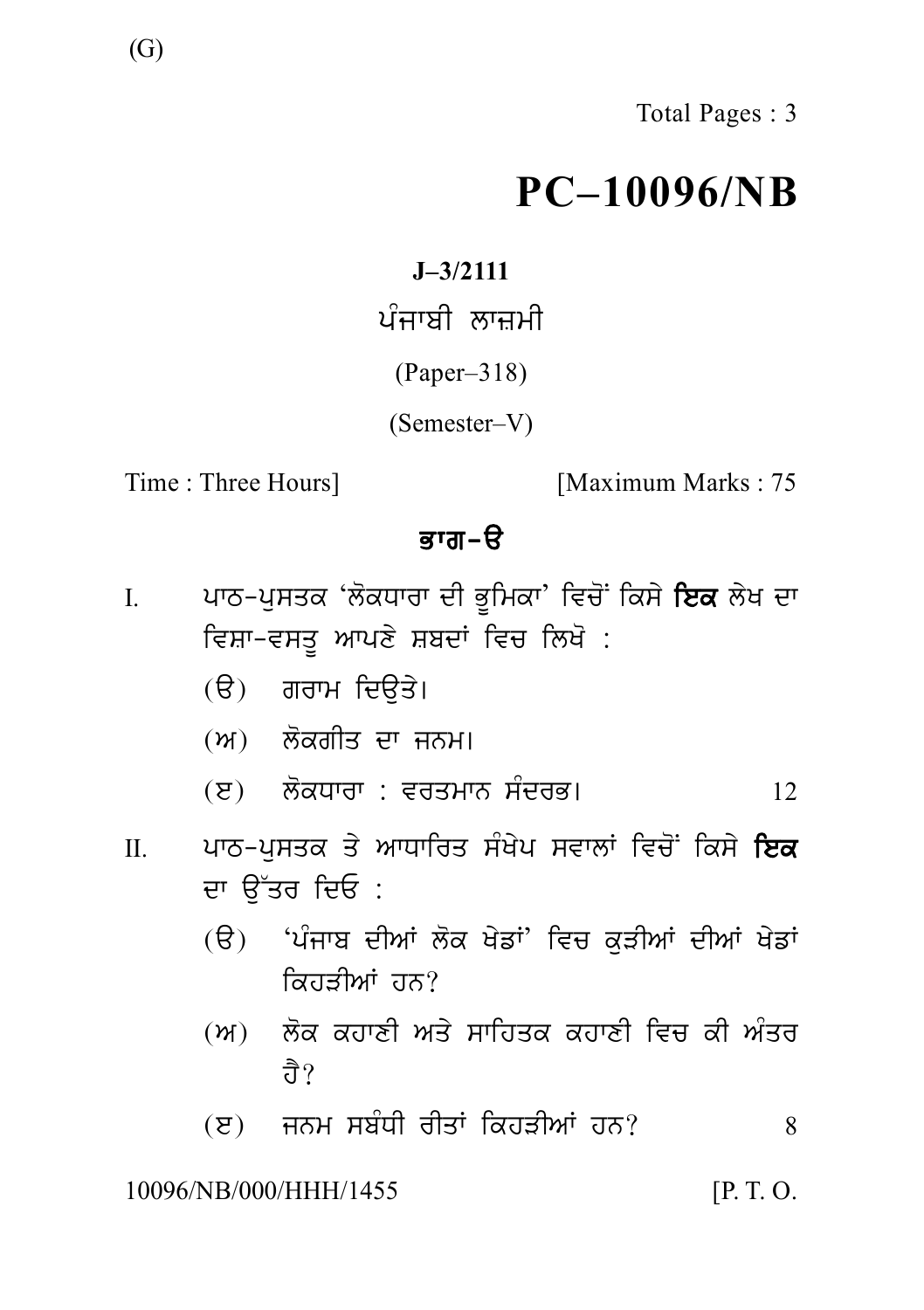### ਭਾਗ–ਅ

- ਨਿਮਨ-ਲਿਖਤ ਵਿਸੇ ਵਿਚੋਂ ਕਿਸੇ **ਇਕ** ਵਿਸੇ ਤੇ ਲੇਖ ਰਚਨਾ  $III$ ਕਰੋ ·
	- (ੳ) ਵਿਦਿਆਰਥੀ ਅਤੇ ਫ਼ੈਸਨ।
	- (ਅ) ਰਾਸ਼ਟਰੀ ਏਕਤਾ ਅਤੇ ਪੇਂਡੂ ਯੁਵਕ।
	- (ੲ) ਪੰਜਾਬ ਦੇ ਲੋਕ ਵਿਸ਼ਵਾਸ। 9
- ਨਾਂਵ ਵਾਕੰਸ਼ ਦੀ ਪਰਿਭਾਸ਼ਾ ਤੇ ਬਣਤਰ ਬਾਰੇ ਵਿਸਥਾਰ ਸ਼ਹਿਤ  $\mathbf{W}$ ਚਰਚਾ ਕਰੋ।

## ਜਾਂ

ਕਿਰਿਆ ਵਾਕੰਸ਼ ਦਾ ਬਨਿਆਦੀ ਅੰਗ ਕਿਹੜਾ ਹੈ? ਇਸ ਦੇ ਨਾਲ ਹੋਰ ਕਿਹੜੇ ਤੱਤ ਆ ਸਕਦੇ ਹਨ? ਉਦਾਹਰਣਾਂ ਸਹਿਤ ਵਰਣਨ ਕਰੋ।  $12.$ 

ਹੇਠ ਲਿਖੇ ਪੈਰੇ ਵਿਚੋਂ ਨਾਂਵ ਵਾਕੰਸ਼ ਚਣੋ :  $V$ 

> ਲੋਕ ਕਲਾ ਵਿਚ ਮਿੱਟੀ ਅਤੇ ਰੰਗਾਂ ਨਾਲ ਰਚਨਾ ਕਰਨਾ ਪੰਜਾਬੀ ਵਿਚ ਸਦੀਆਂ ਤੋਂ ਹੰਦਾ ਆਇਆ ਹੈ। ਪੰਜਾਬ ਦੇ ਸਭਿਆਚਾਰ ਦਾ ਕੇਂਦਰ ਪਿੰਡ ਹਨ। ਇੱਟਾਂ ਤੇ ਸੀਮਿੰਟ ਨਾਲ ਉਸਾਰੀ ਕਰਨ ਦੀ ਪਥਾ ਆਰੰਭ ਹੋਣ ਤੋਂ ਪਹਿਲਾ ਬਹਤੇ ਘਰ ਮਿੱਟੀ ਦੀਆਂ ਕੰਧਾਂ ਨਾਲ ਸਨਾਏ ਜਾਂਦੇ ਸਨ ਤੇ ਅੱਜ ਵੀ ਸਨਦੇ ਹਨ।  $\boldsymbol{\varDelta}$

### ਕਾਗ–ਸ

- ਹੇਠ ਲਿਖੇ ਸਾਰੇ ਪੁਸ਼ਨਾਂ ਦੇ ਉੱਤਰ ਸੰਖੇਪ ਵਿਚ ਦਿਓ : VI
	- ਲੋਕਯਾਨ ਤੋਂ ਕੀ ਕਾਵ ਹੈ?  $1$

### 10096/NB/000/HHH/1455  $\mathcal{D}$